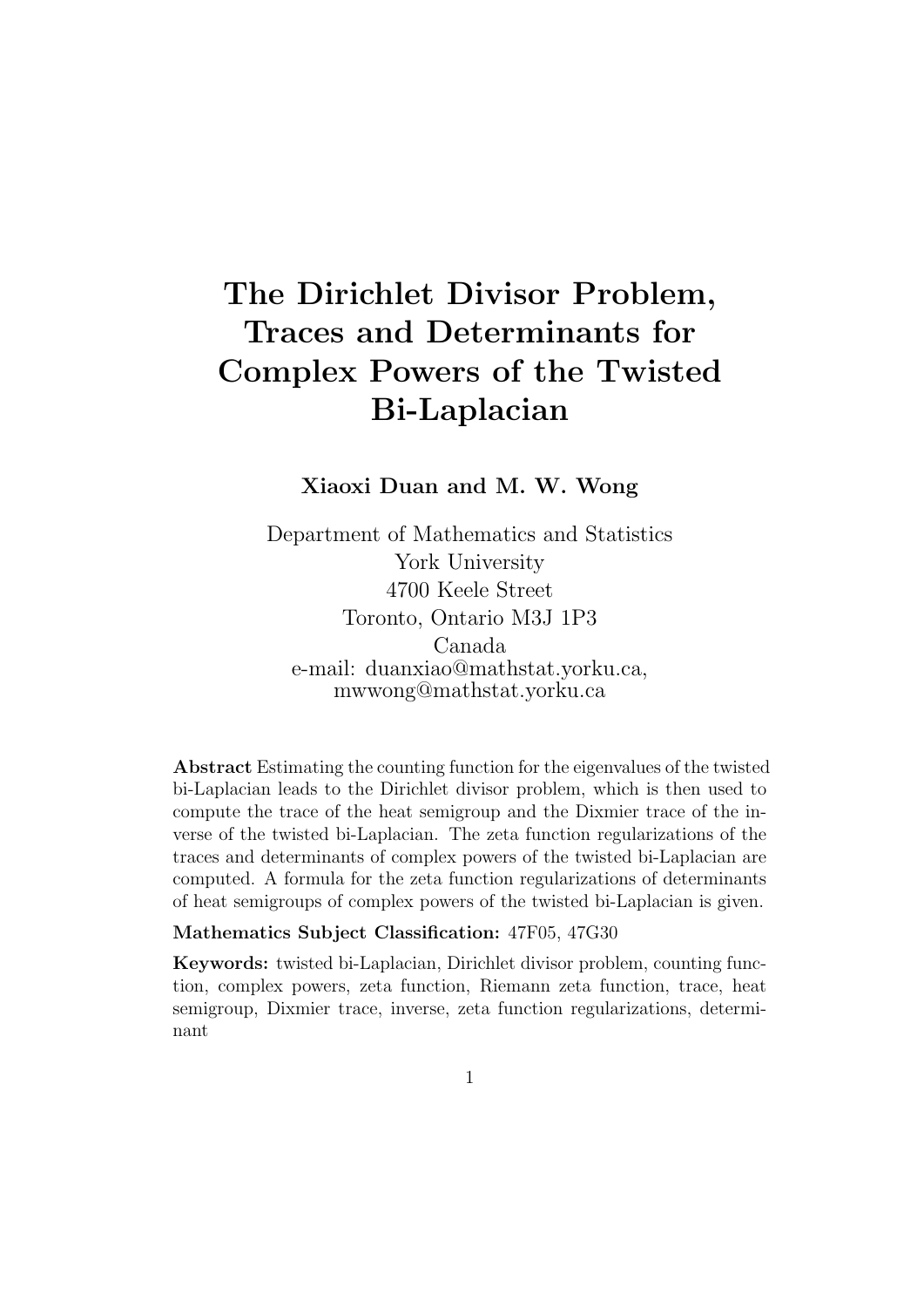### 1 Introduction

The twisted Laplacian  $L$  on  $\mathbb{R}^2$  is the second-order partial differential operator given by

$$
L = -\Delta + \frac{1}{4}(x^2 + y^2) - i\left(x\frac{\partial}{\partial y} - y\frac{\partial}{\partial x}\right),\tag{1.1}
$$

where

$$
\Delta = \frac{\partial^2}{\partial x^2} + \frac{\partial^2}{\partial y^2}.
$$

Thus, the twisted Laplacian L is the Hermite operator

$$
H = -\Delta + \frac{1}{4}(x^2 + y^2)
$$

perturbed by the partial differential operator  $-iN$ , where

$$
N = x\frac{\partial}{\partial y} - y\frac{\partial}{\partial x}
$$

is the rotation operator.

That  $H$  is called the Hermite operator is due to the fact that Hermite functions are the eigenfunctions of  $H$ . See, for instance, Section 6.4 in [9]. That N is called the rotation operator can be attributed to the fact that in polar coordinates,

$$
N = \frac{\partial}{\partial \theta},
$$

which is the simplest differential operator on the unit circle centered at the origin.

The twisted Laplacian appears in harmonic analysis naturally in the context of Wigner transforms and Weyl transforms [2, 12]. In the paper [1], it is shown that L is essentially self-adjoint, and the spectrum  $\Sigma(L_0)$  of the closure  $L_0$  is given by a sequence of eigenvalues, which are odd natural numbers, i.e.,

$$
\Sigma(L_0) = \{2k + 1 : k = 0, 1, 2, \dots\}.
$$

It should be noted, however, that each eigenvalue has infinite multiplicity.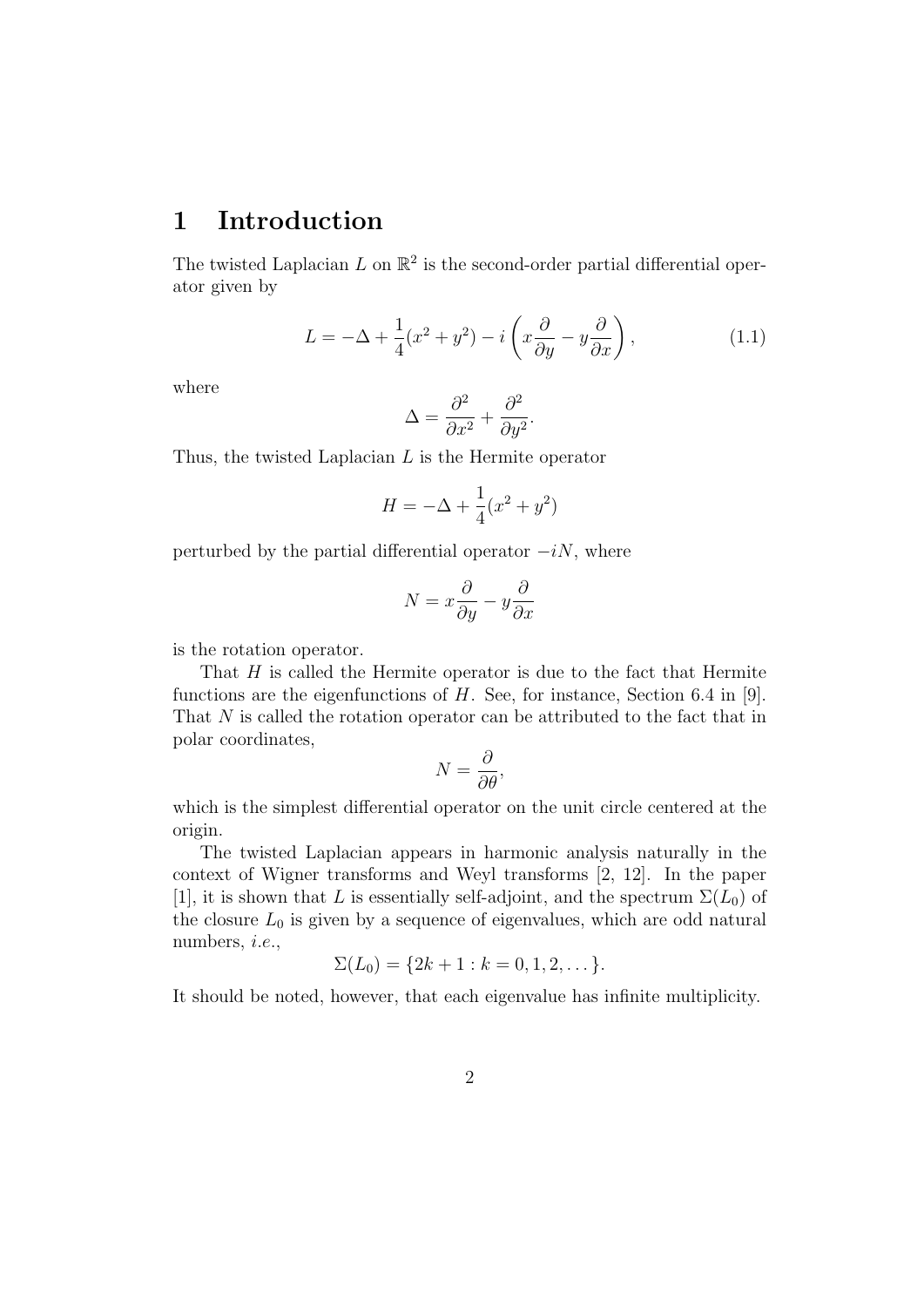Renormalizing the twisted Laplacian L to the partial differential operator  $P$  given by

$$
P = \frac{1}{2}(L+1),
$$
\n(1.2)

we see that the eigenvalues of  $P$  are the natural numbers  $1, 2, \ldots$ , and each eigenvalue, as in the case of  $L$ , has infinite multiplicity.

Now, the conjugate  $\overline{L}$  of the twisted Laplacian L is given by

$$
\overline{L} = -\Delta + \frac{1}{4}(x^2 + y^2) + i\left(x\frac{\partial}{\partial y} - y\frac{\partial}{\partial x}\right)
$$
(1.3)

and after renormalization, we get the conjugate  $Q$  of  $P$  given by

$$
Q = \frac{1}{2}(\overline{L} + 1). \tag{1.4}
$$

The aim of this paper is to analyze the heat kernels and Green functions of complex powers of the twisted bi-Laplacian M defined by

$$
M = QP = PQ = \frac{1}{4}(H - iN + 1)(H + iN + 1),
$$
\n(1.5)

where  $P$  and  $Q$  commute because it can be shown by easy computations that H and N commute, i.e.,  $H N f = N H f$  for all functions f in  $C^{\infty}(\mathbb{R}^2)$ .

It is proved in [3] that M is essentially self-adjoint on  $L^2(\mathbb{R}^2)$ . The unique self-adjoint extension of M on  $L^2(\mathbb{R}^2)$  is again denoted by M.

In order to describe the spectral properties of  $M$  precisely, let us first recall that the Fourier–Wigner transform  $V(f, g)$  of two functions f and g in the Schwartz space  $\mathcal{S}(\mathbb{R})$  on  $\mathbb R$  is the function in the Schwartz space  $\mathcal{S}(\mathbb{R}^2)$  on  $\mathbb{R}^2$  given by

$$
V(f,g)(q,p) = (2\pi)^{-1/2} \int_{-\infty}^{\infty} e^{iqy} f\left(y + \frac{p}{2}\right) \overline{g\left(y - \frac{p}{2}\right)} dy
$$

for all q and p in R. For  $k = 0, 1, 2, \ldots$ , the Hermite function  $e_k$  of order k is defined on R by

$$
e_k(x) = \frac{1}{(2^k k! \sqrt{\pi})^{1/2}} e^{-x^2/2} H_k(x), \quad x \in \mathbb{R},
$$
 (1.6)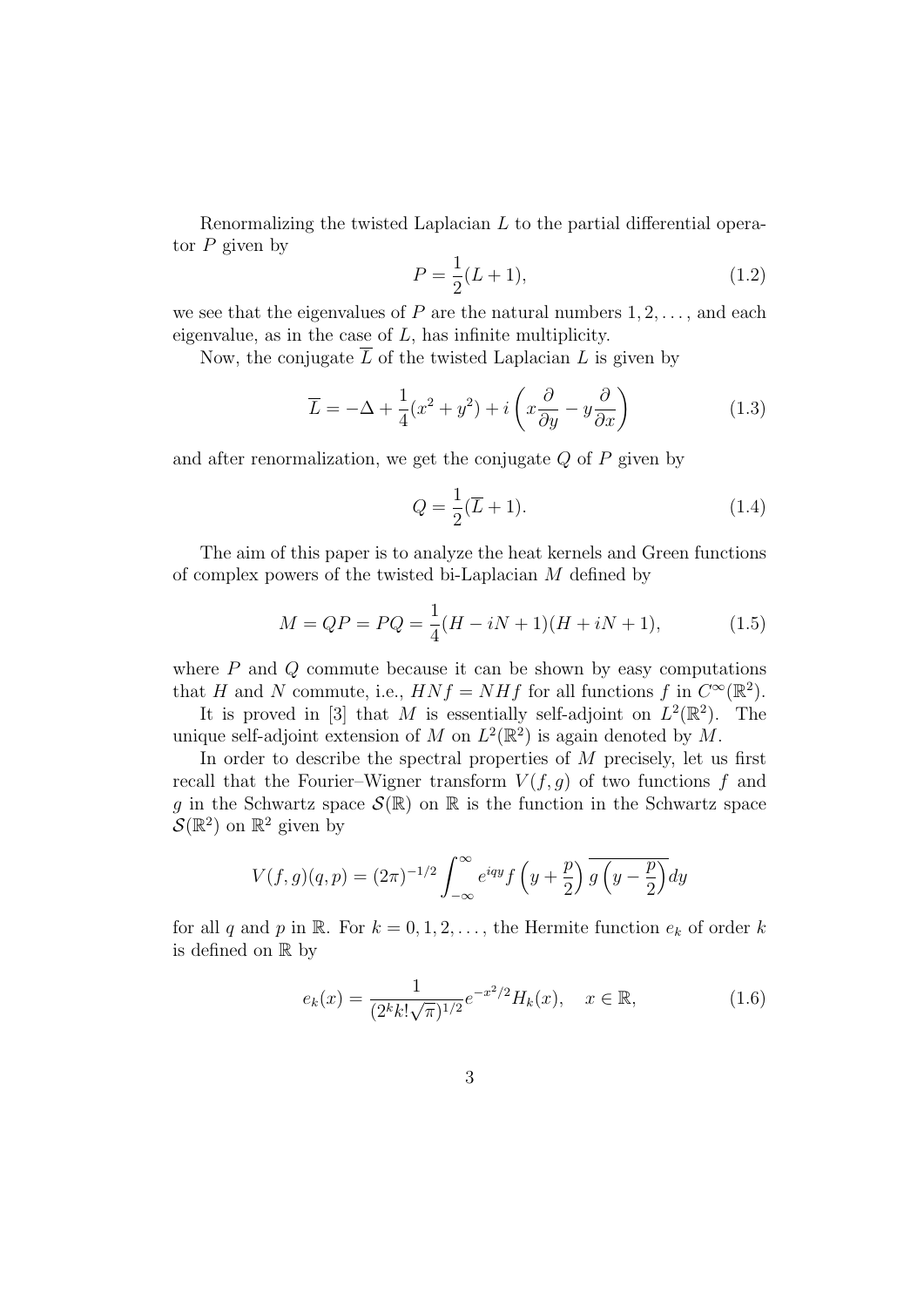where  $H_k$  is the Hermite polynomial of degree k given by

$$
H_k(x) = (-1)^k e^{x^2} \left(\frac{d}{dx}\right)^k e^{-x^2}, \quad x \in \mathbb{R}.
$$
 (1.7)

Now, for  $j, k = 0, 1, 2, \ldots$ , we define the function  $e_{j,k}$  on  $\mathbb{R}^2$  by

$$
e_{j,k}(x,y) = V(e_j, e_k)(x,y), \quad x, y \in \mathbb{R}.
$$
 (1.8)

It can be shown that  $\{e_{j,k} : j, k = 0, 1, 2, \ldots\}$  forms an orthonormal basis for  $L^2(\mathbb{R}^2)$ . See, for example, Theorem 21.2 in [12].

The following result is Theorem 1.1 in [3].

Theorem 1.1 The eigenvalues and the eigenfunctions of the twisted bi-Laplacian M are, respectively, the natural numbers  $1, 2, 3, \ldots$ , and the functions  $e_{i,k}$ ,  $j, k = 0, 1, 2, \ldots$ . More precisely, for  $n = 1, 2, 3, \ldots$ , the eigenfunctions corresponding to the eigenvalue n are all the functions  $e_{j,k}$  where  $j, k = 0, 1, 2, \ldots$ , such that

$$
(j+1)(k+1) = n.
$$

By means of Theorem 1.1, we see that the multiplicity of each eigenvalue n of the twisted bi-Laplacian is equal to the number  $d(n)$  of divisors of the positive integer n. We give as Corollary 1.2 in  $[3]$  an estimate on the counting function  $N(\lambda)$  defined as the number of eigenvalues of M less than or equal to  $\lambda$ . In fact, we can see that the following result, which is Corollary 1.2 in [3], is the well-known result on asymptotic behavior of the Dirichlet divisors in the perspective of the counting function of the twisted bi-Laplacian, in which the multiplicity of each eigenvalue is taken into account.

**Theorem 1.2** For all  $\lambda$  in [0,  $\infty$ ),

$$
N(\lambda) = \sum_{n \le \lambda} d(n) = \lambda \ln \lambda + (2\gamma - 1)\lambda + E(\lambda), \tag{1.9}
$$

where  $\gamma$  is Euler's constant and

$$
E(\lambda) = O(\sqrt{\lambda})
$$

as  $\lambda \to \infty$ .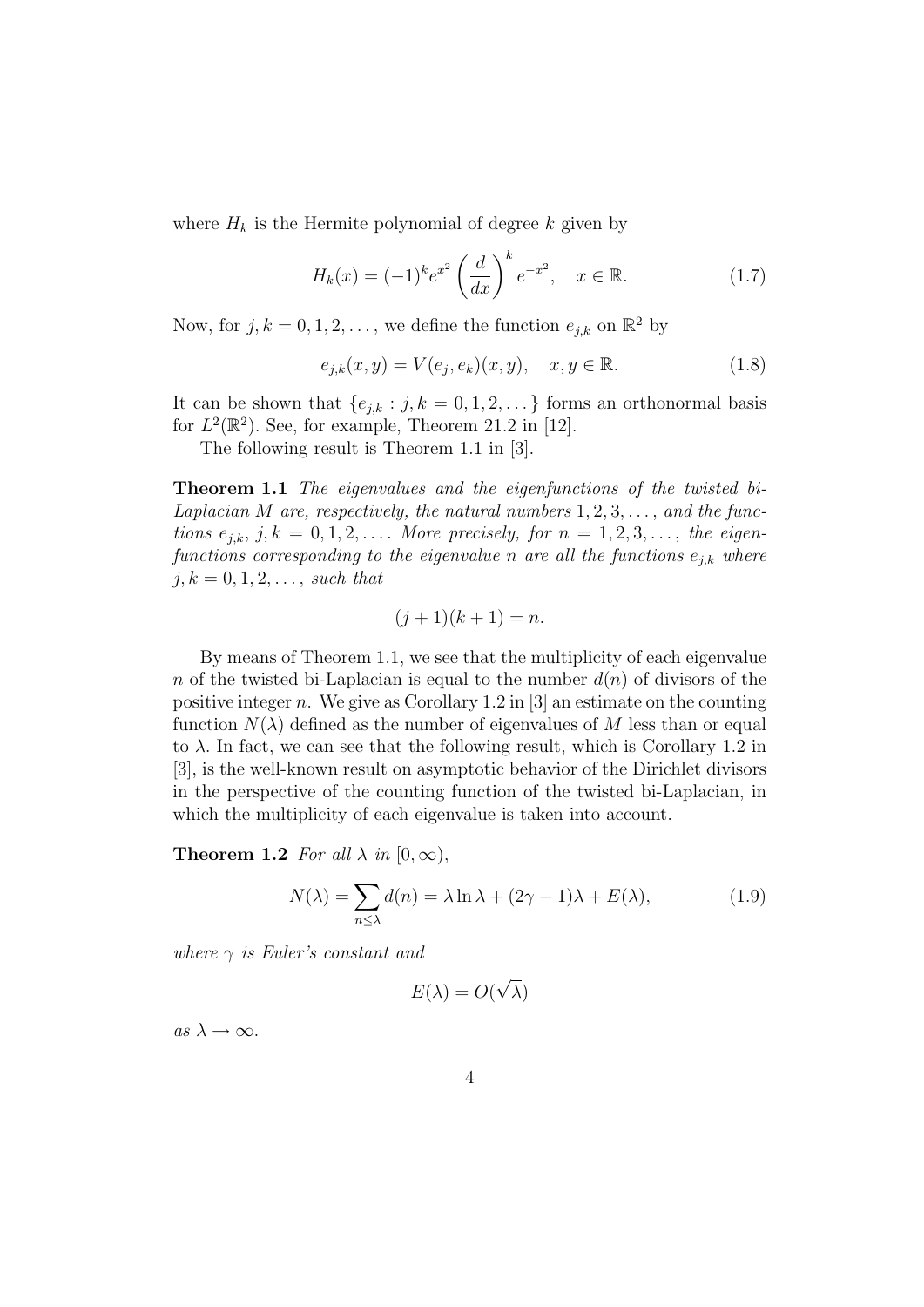Remark 1.3 More precise results than Theorems 1.1 and 1.2 can be found in [4]. A complete and classical proof of Theorem 1.2 can be based on Theorem 3.12 in [10] and the above-mentioned connection between the Dirichlet divisors and the twisted bi-Laplacian. It is interesting to point out the connection with the Dirichelet divisor problem, which asks for the best number  $\mu$  such that

$$
E(\lambda)=O(\lambda^\mu)
$$

as  $\lambda \to \infty$ . The conjecture is that  $\mu = 1/4$ , but it is a result of Hardy [5] that  $\mu = 1/4$  does not work. The best result to date seems to be due to Soundararajan [8].

Theorem 1.2 is used to compute the trace of the heat semigroup of M in Section 2 and the Dixmier trace of the inverse of M in Section 3. Another theme of this paper is to compute the zeta function regularizations of the trace and the determinant of the complex power  $M^{\alpha}$  of M, where  $\alpha \in \mathbb{C}$ . To that end, we use the complex-valued function  $\zeta_{M^{\alpha}}$  defined *formally* by

$$
\zeta_{M^{\alpha}}(s) = \text{tr}((M^{\alpha})^{-s}) = \text{tr}(M^{-\alpha s}), \quad s \in \mathbb{C},
$$

in Section 4 to compute the zeta function regularizations of the trace and determinant of  $M^{\alpha}$ , and give a formula for the zeta function regularization of the determinant of the heat semigroup  $e^{-tM^{\alpha}}$ .

#### 2 The Trace of the Heat Semigroup

Theorem 2.1 For  $t > 0$ ,

$$
\operatorname{tr}(e^{-tM}) = (\gamma - \ln t)t^{-1} + O(t^{\mu}),
$$

where  $\mu > \frac{1}{4}$ .

Proof Since

$$
\text{tr}(e^{-tM}) = \int_0^\infty e^{-t\lambda} dN(\lambda),
$$

it follows from an integration by parts that for  $t > 0$ ,

$$
\text{tr}(e^{-tM}) = e^{-t\lambda} N(\lambda) \Big|_0^{\infty} + t \int_0^{\infty} e^{-t\lambda} N(\lambda) d\lambda = t \int_0^{\infty} e^{-t\lambda} N(\lambda) d\lambda. \quad (2.1)
$$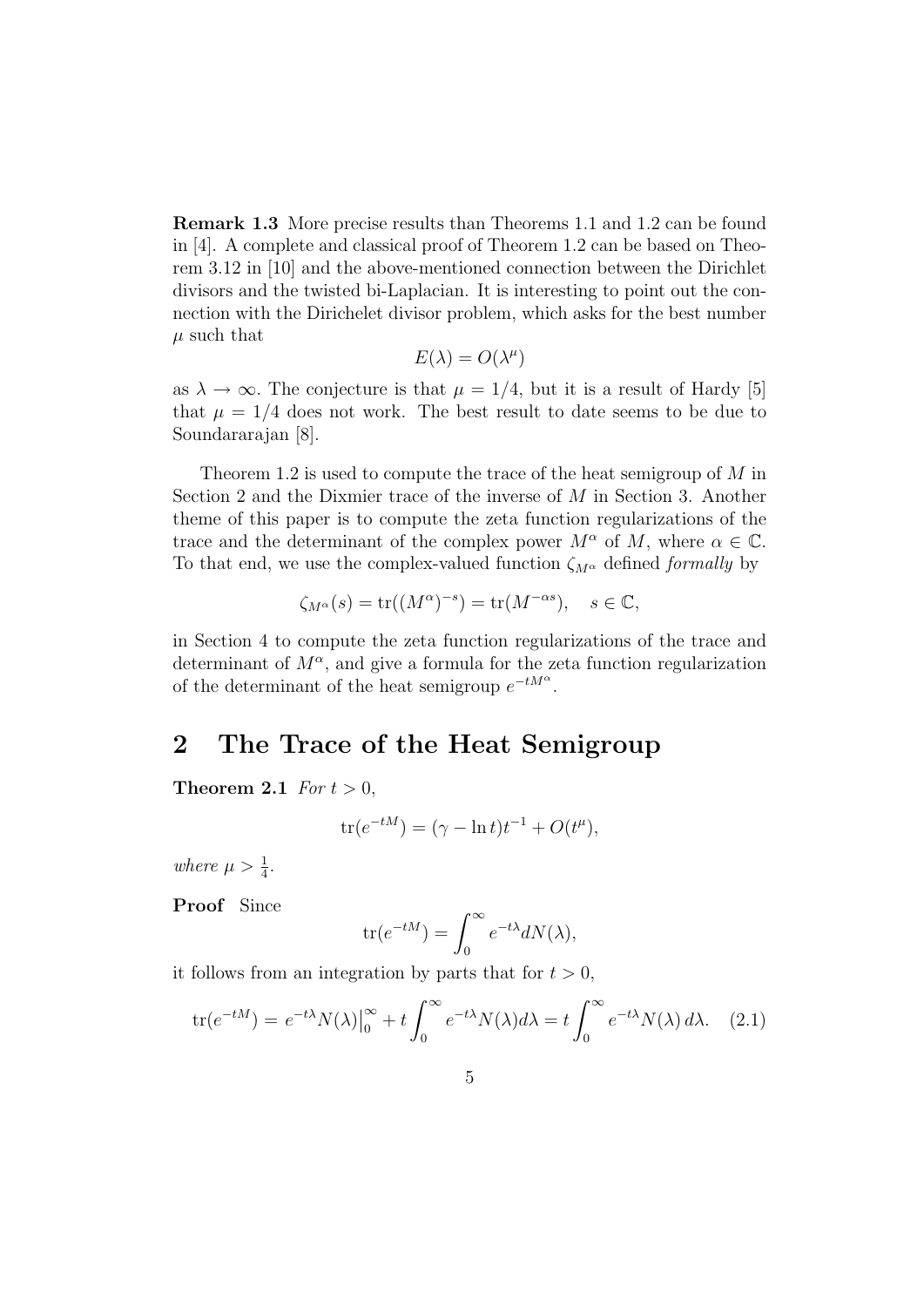So, using the formula for  $N(\lambda)$  in Section 1 and (2.1), we get for  $t > 0$ ,

$$
\text{tr}(e^{-tM}) = t \int_0^\infty e^{-t\lambda} (\lambda \ln \lambda + (2\gamma - 1)\lambda + O(\lambda^{\mu})) d\lambda
$$
  
=  $t \int_0^\infty e^{-t\lambda} \lambda \ln \lambda d\lambda + (2\gamma - 1)t^{-1} + O(t^{\mu}).$  (2.2)

Since

$$
\int_0^\infty e^{-t\lambda} \lambda \ln \lambda \, d\lambda = -\frac{d}{dt} \int_0^\infty e^{-t\lambda} \ln \lambda \, d\lambda = \frac{d}{dt} \left[ \frac{1}{t} (\gamma + \ln t) \right]
$$
\n
$$
= (1 - \gamma - \ln t) t^{-2}, \tag{2.3}
$$

it follows from  $(2.2)$  and  $(2.3)$  that for  $t > 0$ ,

$$
tr(e^{-tM}) = (\gamma - \ln t)t^{-1} + O(t^{\mu}),
$$

as required.

 $\Box$ 

## 3 The Dixmier Trace of the Inverse

We first begin with a version of the Dixmier trace that is tailored for the inverse of the twisted bi-Laplacian  $M$ . The book [7] is a comprehensive account of Dixmier traces and related topics. In particular, Chapter 1 of the book [7] contains motivational and background material on Dixmier traces.

Let A be a positive and compact operator on a complex and separable Hilbert space  $X$ . Let

$$
\lambda_1(A) \geq \lambda_2(A) \geq \cdots
$$

be the eigenvalues of  $A$  arranged in decreasing order with multiplicities counted. For a positive integer k, we say that A is in the  $k^{th}$  Dixmier trace class if )<sup>∞</sup>

$$
\left\{\frac{1}{\ln^k N} \sum_{j=1}^N \lambda_j(A)\right\}_{N=2}^\infty \in l^\infty.
$$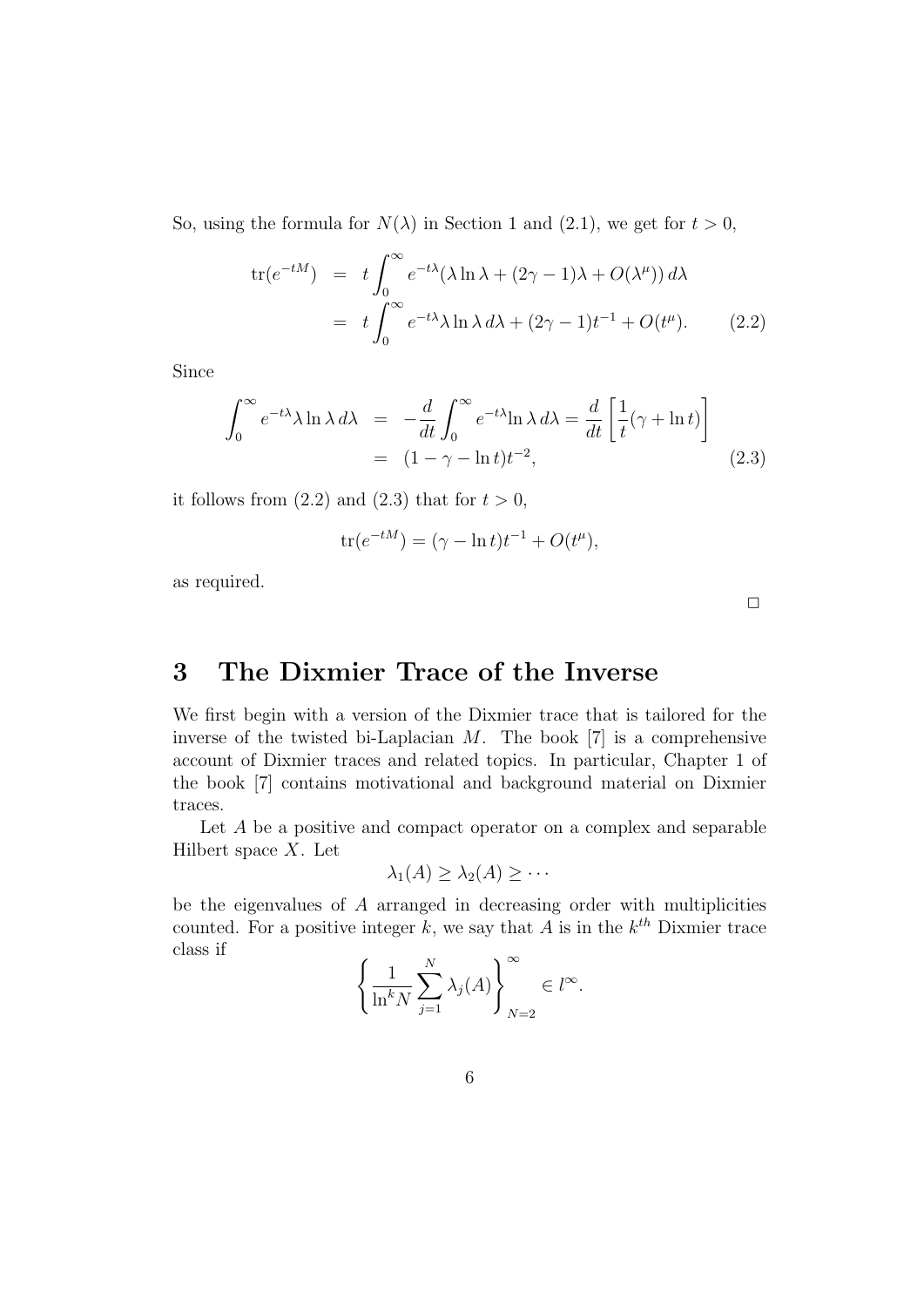If A is in the  $k^{th}$  Dixmier trace class such that  $\lim_{N\to\infty} \frac{1}{\ln k}$  $\frac{1}{\ln^k N} \sum_{j=1}^N \lambda_j(A)$ exists, then the  $k^{th}$  Dixmier trace  $\text{tr}_k(A)$  of A is given by

$$
\text{tr}_k(A) = \lim_{N \to \infty} \frac{1}{\ln^k N} \sum_{j=1}^N \lambda_j(A).
$$

Using Theorem 1.2, we get the following theorem for the Dixmier trace of  $M^{-1}$ .

**Theorem 3.1**  $M^{-1}$  is in the second Dixmier trace class and

$$
tr_2(M^{-1}) = \frac{1}{2}.
$$

**Proof** Let us compute  $\sum_{n \leq x} \frac{d(n)}{n}$  $\frac{(n)}{n}$  for large and positive integers x, say, for  $x > 2$ . To do this, we use the partial summation formula to the effect that

$$
\sum_{n \le x} a_n f(n) = S(x-1)f(x) - \int_1^x S(t)f'(t) dt,
$$
\n(3.1)

where  ${a_n}_{n=1}^{\infty}$  is a sequence with positive terms, f is a positive and differentiable function on  $(0, \infty)$ , and S is the function on  $[1, \infty)$  given by

$$
S(t) = \sum_{n \le t} a_n, \quad t \ge 1. \tag{3.2}
$$

Indeed,

$$
\int_{1}^{x} S(t)f'(t) dt = \sum_{n=1}^{x-1} \int_{n}^{n+1} S(t)f'(t) dt
$$
  
= 
$$
\sum_{n=1}^{x-1} \int_{n}^{n+1} \left(\sum_{k=1}^{n} a_k\right) f'(t) dt
$$
  
= 
$$
\sum_{n=1}^{x-1} \sum_{k=1}^{n} a_k (f(n+1) - f(n)).
$$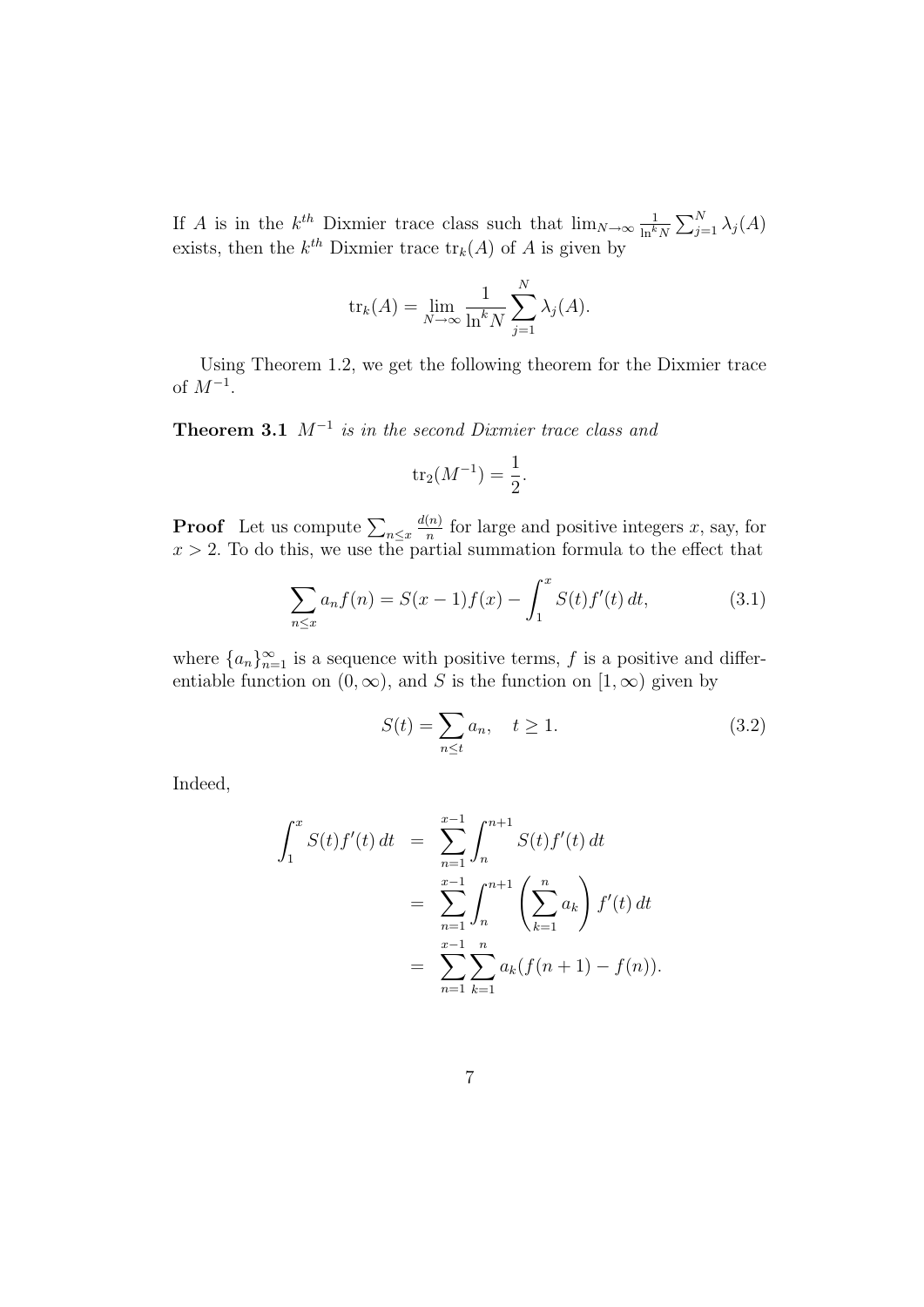Interchanging the order of summation, we get

$$
\int_{1}^{x} S(t)f'(t) dt = \sum_{k=1}^{x-1} \sum_{n=k}^{x-1} a_k(f(n+1) - f(n))
$$
  
= 
$$
\sum_{k=1}^{x-1} a_k(f(x) - f(k)).
$$

Therefore

$$
S(x-1)f(x) - \int_1^x S(t)f'(t) dt = \sum_{n=1}^x a_n f(n),
$$

which is (3.1). Applying (3.1) and (3.2) with  $a_n = d(n)$  and  $f(n) = \frac{1}{n}$ , and using the asymptotic formula for the function  $S$  as given by the Dirichlet divisor problem, we get

$$
\sum_{n \le x} \frac{d(n)}{n} = S(x-1)f(x) - \int_1^x S(t)f'(t) dt
$$
  
= 
$$
\frac{1}{x}((x-1)\ln(x-1) + (2\gamma - 1)(x-1) + O(\sqrt{x}))
$$
  
+ 
$$
\int_1^x \left(\frac{\ln t}{t} + (2\gamma - 1)t^{-1} + O(t^{-3/2})\right) dt.
$$
 (3.3)

Since

$$
(x-1)\ln(x-1) = x \ln x + O(\sqrt{x})
$$
 (3.4)

as  $x \to \infty$ , and

$$
\int_{1}^{x} \frac{\ln t}{t} dt = \frac{1}{2} \ln^{2} x.
$$
\n(3.5)

it follows from (3.3)–(3.5) that

$$
\sum_{n \le x} \frac{d(n)}{n} = \frac{1}{x} (x \ln x + (2\gamma - 1)x + O(\sqrt{x}))
$$

$$
+ \frac{1}{2} \ln^2 x + (2\gamma - 1) \ln x + O(x^{-1/2})
$$

$$
= \frac{1}{2} \ln^2 x + 2\gamma \ln x + (2\gamma - 1) + O(x^{-1/2})
$$

as  $x \to \infty$ . This completes the proof.  $\Box$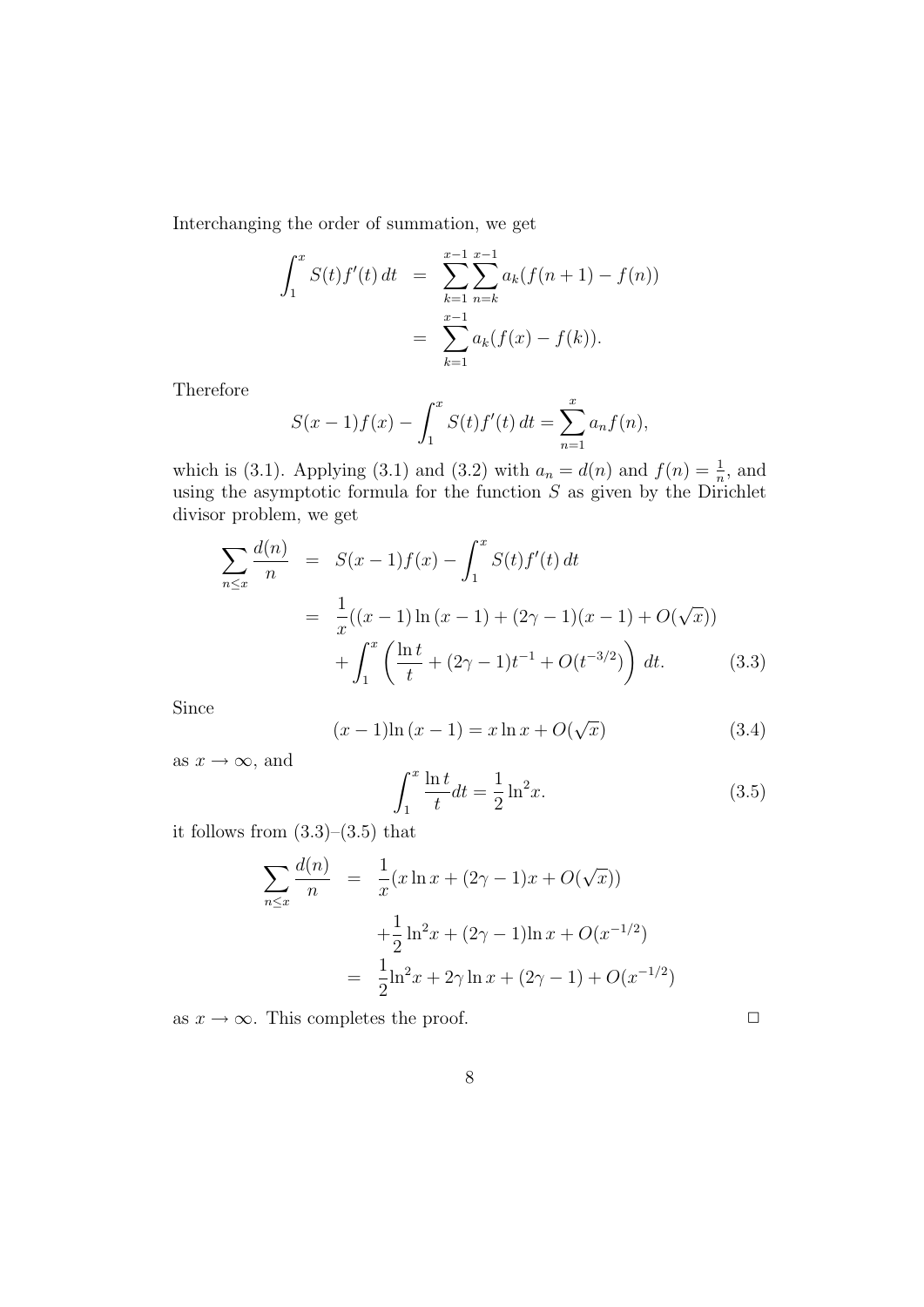#### 4 Zeta Function Regularizations

We begin with the following easy observation.

**Lemma 4.1** Let  $\alpha \in \mathbb{C}$ . Then for all s with  $\text{Re}(\alpha s) > 1$ ,

$$
\zeta_{M^{\alpha}}(s) = \zeta^2(\alpha s).
$$

**Proof** Let  $s \in \mathbb{C}$  be such that  $\text{Re}(\alpha s) > 1$ . Then by Theorem 1.1, the eigenvalues of  $M^{-\alpha s}$  are  $n^{-\alpha s}$ ,  $n = 1, 2, \ldots$ , and the multiplicity of  $n^{-\alpha s}$  is equal to the number  $d(n)$  of Dirichlet divisors of n. Therefore

$$
\zeta_{M^{\alpha}}(s) = \sum_{n=1}^{\infty} \frac{d(n)}{n^{\alpha s}}.
$$
\n(4.1)

So, a straightforward computation gives

$$
\zeta^{2}(\alpha s) = \sum_{\mu=1}^{\infty} \frac{1}{\mu^{\alpha s}} \sum_{\nu=1}^{\infty} \frac{1}{\nu^{\alpha s}} = \sum_{n=1}^{\infty} \frac{1}{n^{\alpha s}} \sum_{\mu\nu=n} 1 = \sum_{n=1}^{\infty} \frac{d(n)}{n^{\alpha s}}.
$$

The zeta function regularizations of the trace and the determinant of  $M^{\alpha}$ , denoted by  $tr_R(M^{\alpha})$  and  $det_R(M^{\alpha})$  respectively, are defined by

$$
\text{tr}_R(M^\alpha) = \zeta_{M^\alpha}(-1)
$$

and

$$
\det_R(M^{\alpha}) = e^{-\zeta'_{M_{\alpha}}(0)}.
$$

The physical meanings of these quantities can be found in, e.g., the paper [6].

Theorem 4.2 Let  $\alpha \in \mathbb{C} \setminus \{-1\}$ . Then

$$
\operatorname{tr}_R(M^{\alpha}) = \zeta^2(-\alpha).
$$

Proof By Lemma 4.1 and the analytic continuation of the Riemann zeta function to a meromorphic function on  $\mathbb C$  with only a simple pole at  $s=1$ , we see that

$$
\operatorname{tr}_R(M^{\alpha}) = \zeta_{M^{\alpha}}(-1) = \zeta^2(-\alpha).
$$

 $\Box$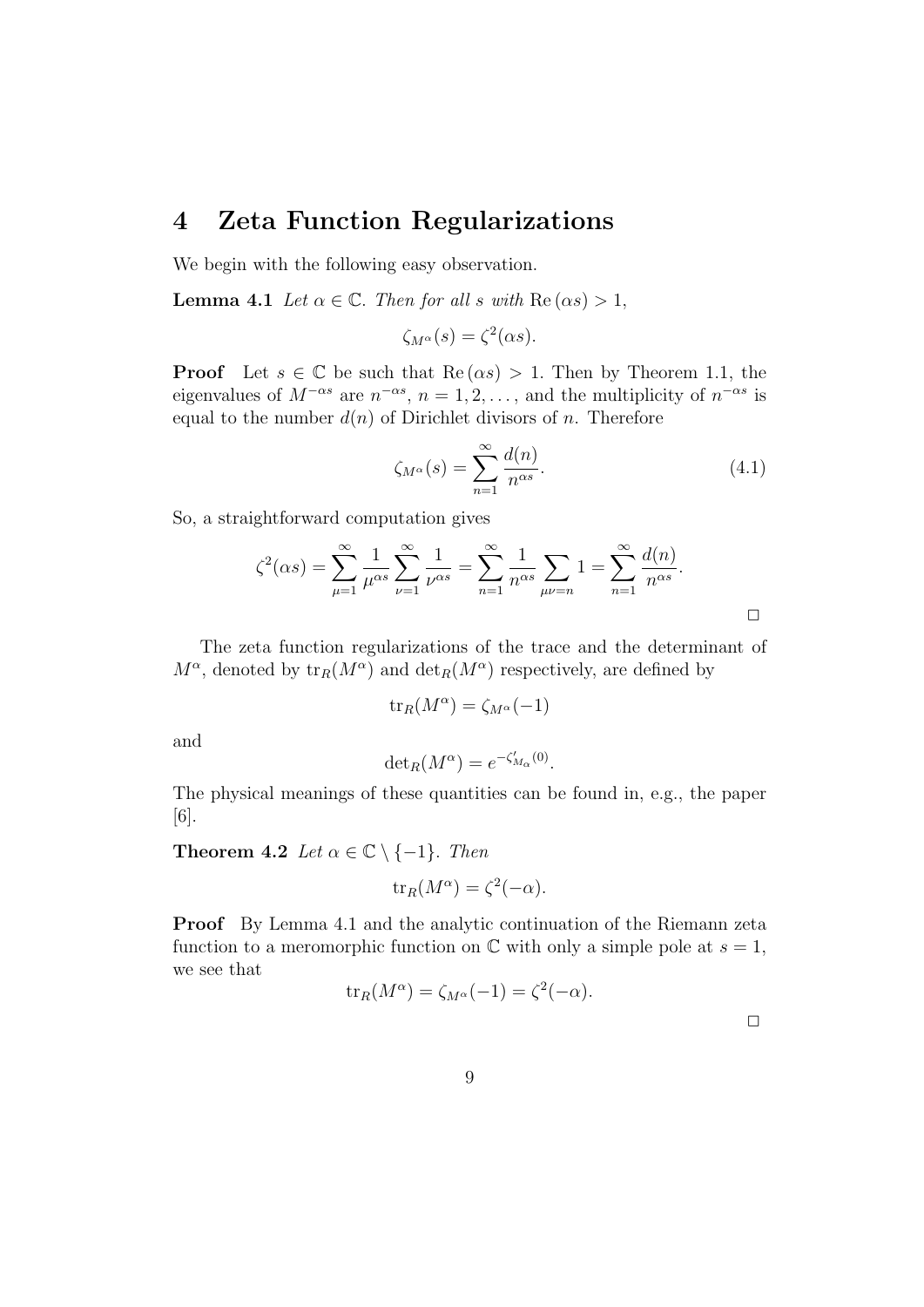Remark 4.3 It is well-known from, say, [11] that

$$
\zeta(-1) = -\frac{1}{12}.
$$

Hence

$$
\operatorname{tr}_R(M) = \frac{1}{144}.
$$

**Remark 4.4** In the case when  $\alpha = -1$ , the zeta function regularization of the inverse  $M^{-1}$  is equal to infinity. The Dixmier trace instead of the trace of the inverse  $M^{-1}$  is a finite number.

**Theorem 4.5** Let  $\alpha \in \mathbb{C}$ . Then

$$
\det_R(M^{\alpha}) = (2\pi)^{-\alpha/2}.
$$

Proof As in Theorem 4.2,

$$
\det_R(M^{\alpha}) = e^{-\zeta'_{M^{\alpha}}(0)} = e^{-2\alpha\zeta(0)\zeta'(0)}.
$$

It can be found in [11] again that  $\zeta(0) = -\frac{1}{2}$  $\frac{1}{2}$  and  $\zeta'(0) = -\frac{1}{2}$  $\frac{1}{2}\ln(2\pi)$ . So,

$$
\det_R(M^{\alpha}) = (2\pi)^{-\alpha/2}.
$$

 $\Box$ 

As an application, we can give a formula for the determinants of the heat semigroups of complex powers of the twisted bi-Laplacian.

**Theorem 4.6** Let  $\alpha \in \mathbb{C} \setminus \{-1\}$ . Then for  $t > 0$ ,

$$
\det_R(e^{-tM^{\alpha}}) = e^{-t\zeta^2(-\alpha)}.
$$

**Proof** By Theorem 1.1, the eigenvalues of  $e^{(-tM^{\alpha})^{-s}}$  are  $e^{tn^{\alpha}s}$ ,  $n = 1, 2, ...,$ and the multiplicity of the eigenvalue  $e^{tn^{\alpha}s}$  is  $d(n)$ . Therefore

$$
\zeta_{e^{-tM^{\alpha}}}(s) = \text{tr}((e^{-tM^{\alpha}})^{-s}) = \sum_{n=1}^{\infty} d(n)e^{tn^{\alpha}s}, \quad s \in \mathbb{C}.
$$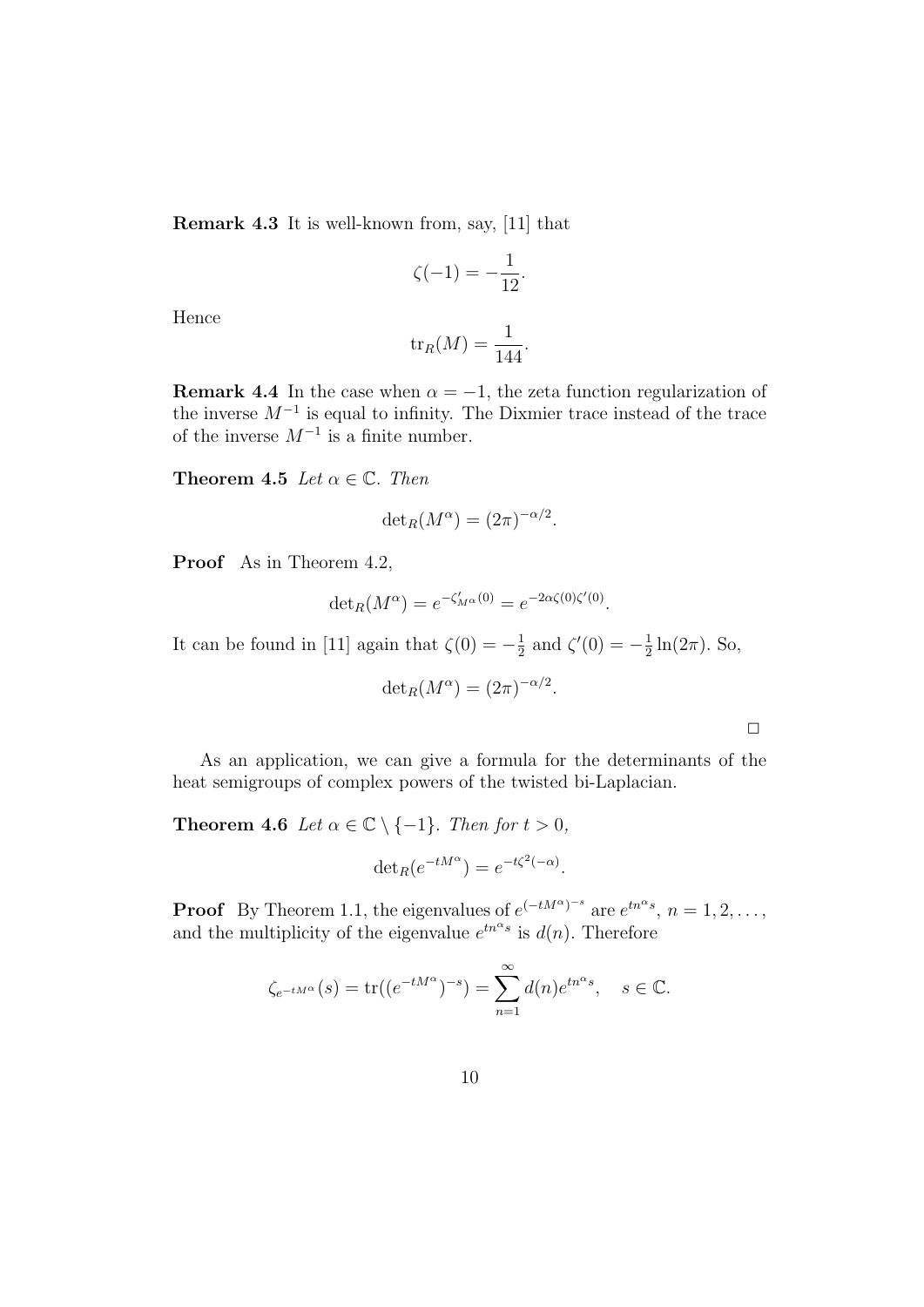So, by equation (4.1) and Theorem 4.2,

$$
\zeta'_{e^{-tM^{\alpha}}}(0) = t \sum_{n=1}^{\infty} d(n) n^{\alpha} = t \zeta^{2}(-\alpha).
$$

Thus,

$$
\det_R(e^{-tM^{\alpha}}) = e^{-\zeta'_{e^{-tM^{\alpha}}}(0)} = e^{-t\zeta^{2}(-\alpha)},
$$

and this completes the proof.  $\Box$ 

**Remark 4.7** By Theorems 4.2 and 4.6, we see that for  $\alpha \in \mathbb{C} \setminus \{-1\}$ ,

$$
\det_R(e^{-tM^{\alpha}}) = e^{-t \text{tr}_R(M^{\alpha})}, \quad t > 0,
$$

which is in conformity with the well-known relationship between the determinant and the trace of a square matrix  $A$  given by

$$
\det(e^A) = e^{\text{tr}(A)}.
$$

Acknowledgment The authors are grateful to the referee for the very careful reading of the whole paper and suggesting critical comments for improving the results and presentation in the paper.

# References

- [1] A. Dasgupta and M. W. Wong, Essential self-adjointness and global hypoellipticity of the twisted Laplacian, Rend. Sem. Mat. Univ. Pol. Torino 66 (2008), 75–85.
- [2] M. de Gosson, Phase-space Weyl calculus and global hypoelliticityof a class of degenerate elliptic partial differential equation, in New Developments in Pseudo-Differential Operators, Operator Theory: Advances and Applications 189, 2009, 1–14.
- [3] T. Gramchev, S. Pilipović, L. Rodino and M. W. Wong, Spectral properties of the twisted bi-Laplacian, Arch. Math. 93 (2009), 565–575.